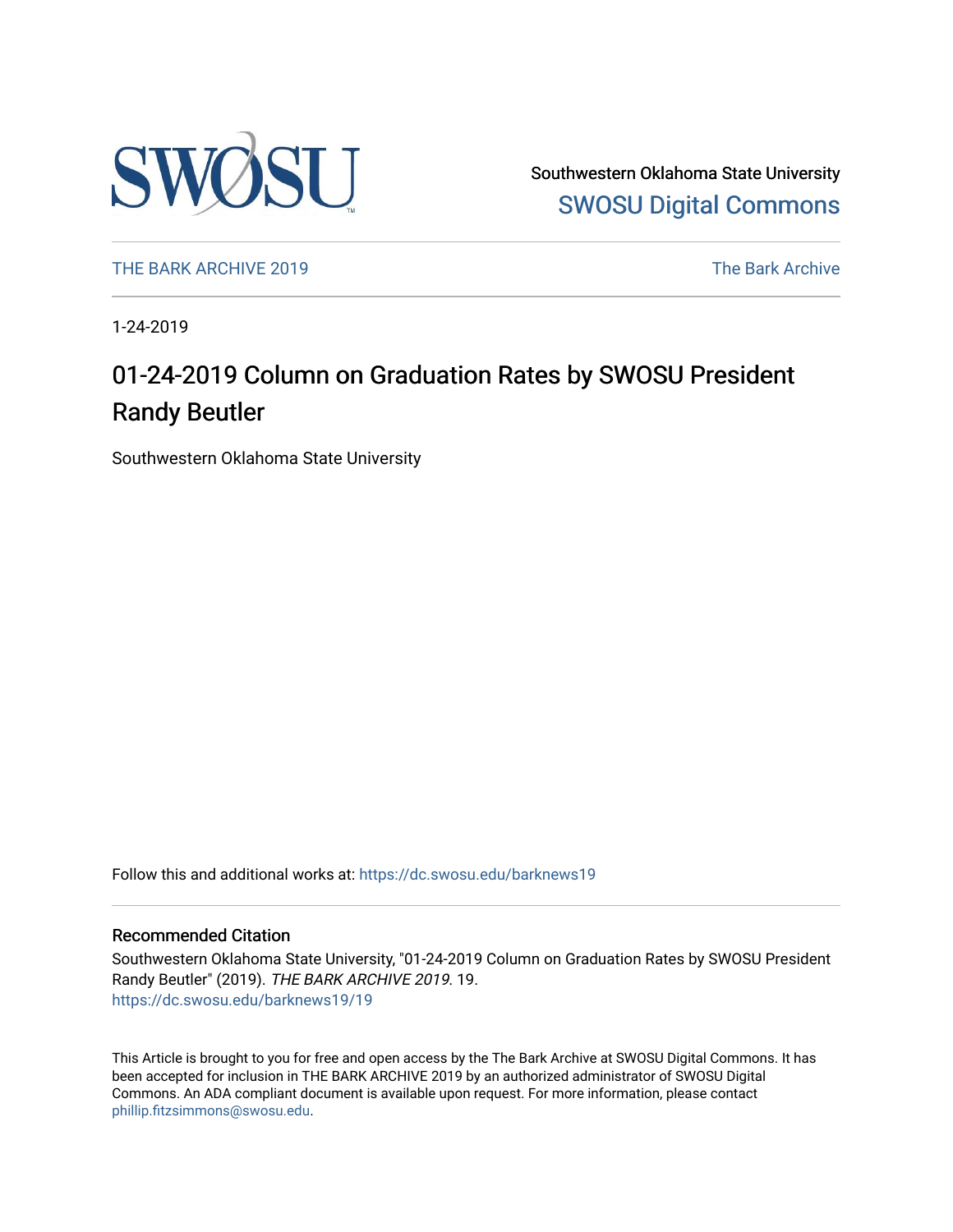

24 January, 2019

# **Column on Graduation Rates by SWOSU President Randy Beutler**

As we are starting to hear more about college graduation rates, I think it is important to understand how these numbers are calculated, what they include, and what they do not include.

The college graduation rate is probably one of the most misunderstood and poorly developed statistics in all of higher education!

Here is some important information regarding this issue.

#### **Where did the current methodology for calculating graduation rates come from?**

Reporting college graduation rates is a relatively new requirement. In 1985, the NCAA began requiring its member institutions to report this data in order to track the success of student-athletes in relationship to the student body as a whole.

In 1990, Congress passed the Student Right-to-Know and Campus Security Act. The legislation's intent was that this information be available as it would be more useful to students making decisions about college. It took five years of rule-making to construct the current formula.

#### **What is the current methodology for calculating graduation rates?**

The most important thing to understand is that not every graduate is counted in this method. Graduation rates include only students who are first-time, full-time, freshmen entering in the fall semester. That is a very specific group. The root of this goes back to a time when most of our students were traditional students. That is not the case anymore, especially at regional and two-year institutions. The graduation rate measurement has not kept up with the changing times. This number depends too much on the type of student an institution admits.

#### **What does the current graduation rate get wrong?**

At SWOSU, and many other regional universities across the country, non-traditional students are becoming a greater part of our campuses. For example, those who may not be counted in the graduation rate group can be students who first enroll in the spring semester; students who go to school for a period of time and then take off to work for a period of time to pay off any debt; and, most importantly, students who transfer to SWOSU from another institution.

#### **What are the real numbers?**

For many regional universities, the average graduation rate, calculated using the above method, is somewhere around 30 to 40% over a six-year period. That may sound low. However, at SWOSU, our statistics show that nearly 60% of students who receive a degree are not included in that number.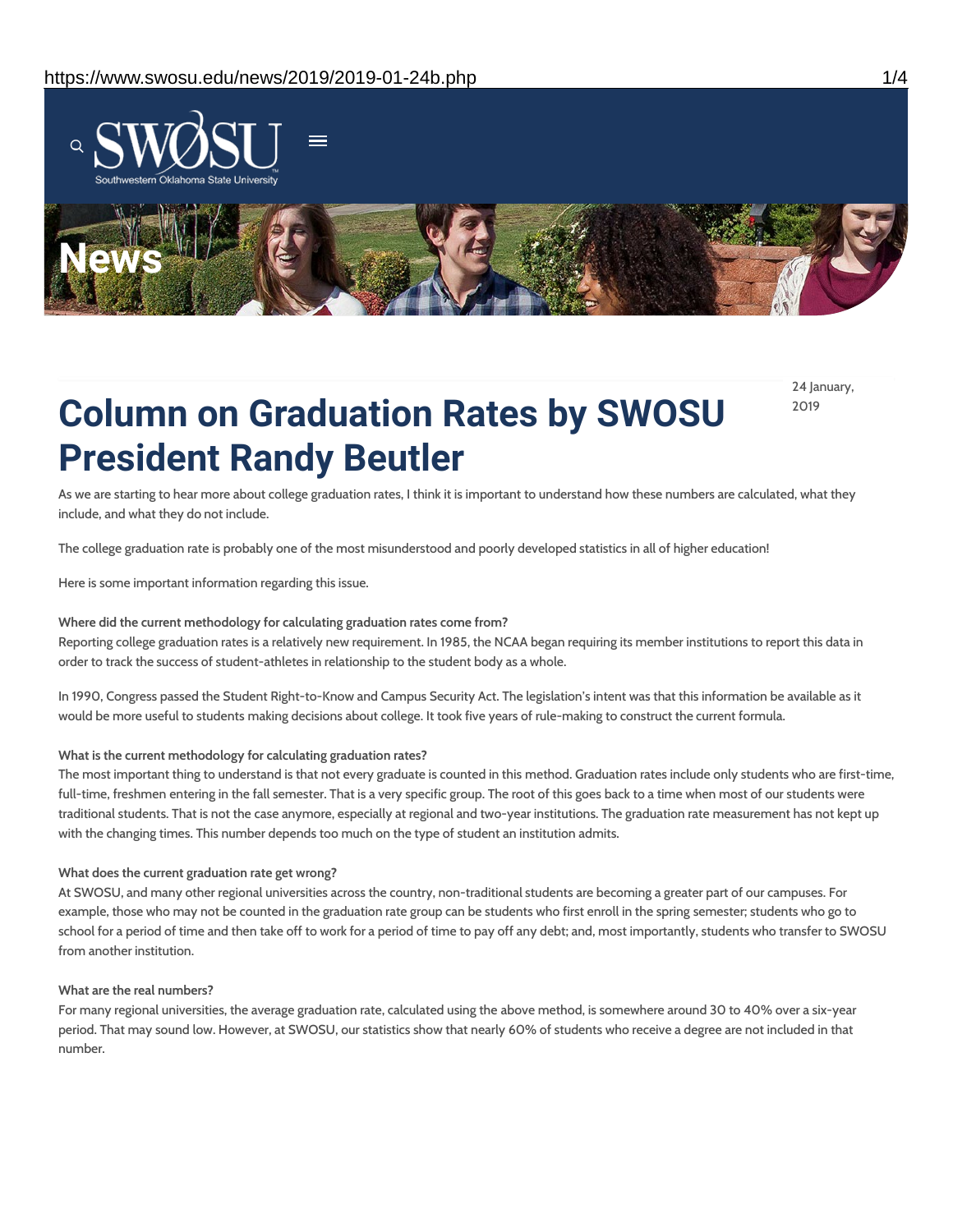#### https://www.swosu.edu/news/2019/2019-01-24b.php 2/4

This particular method of calculating the graduation rate of an institution, and, in turn, determining the "success" of a university, should not be based on such a small cohort of students, but should include ALL students.

#### **Why is this an issue now?**

Public education throughout our state and country is under more scrutiny. And, as with any public institution, it should be. However, do not mistake scrutiny for political attacks that intend to cripple an important foundational principle of our state – affordable access to a quality higher education, the very function of the regional university.

Interpreting graduation rates are far more complex and challenging than some assert. Because of this, these numbers can be manipulated and, despite their simplicity, provide a misleading indication of the success of a university. There are those who relish the chance to take advantage of this.

We at SWOSU believe that it is important that our students succeed. We strive for that every day. However, unlike research universities, our students come from a wide variety of backgrounds. Many of our enrollees are first generation college students. Some are struggling to improve their lives, though they may have issues that hinder their academic progress. Regional and two-year institutions are here to give these students a chance; no matter their background, no matter their station in life. It is a noble endeavor that we have, but it is also a challenge and responsibility that we as educators do not take lightly.

| Academics                | D |
|--------------------------|---|
| Administration           | D |
| Alumni and Foundation    | D |
| Community                | D |
| Events                   | D |
| <b>Faculty and Staff</b> | D |
| Miscellaneous            | D |
| Sayre                    | D |
| <b>Students</b>          | D |
|                          |   |

# **Archive Links**  $2018$  $2019$ [2020](https://www.swosu.edu/news/2020/index.php)  $\bullet$ [Archive](https://dc.swosu.edu/bark/) **Archive Archive Archive Archive Archive** Archive Archive Archive Archive Archive Archive Archive Archive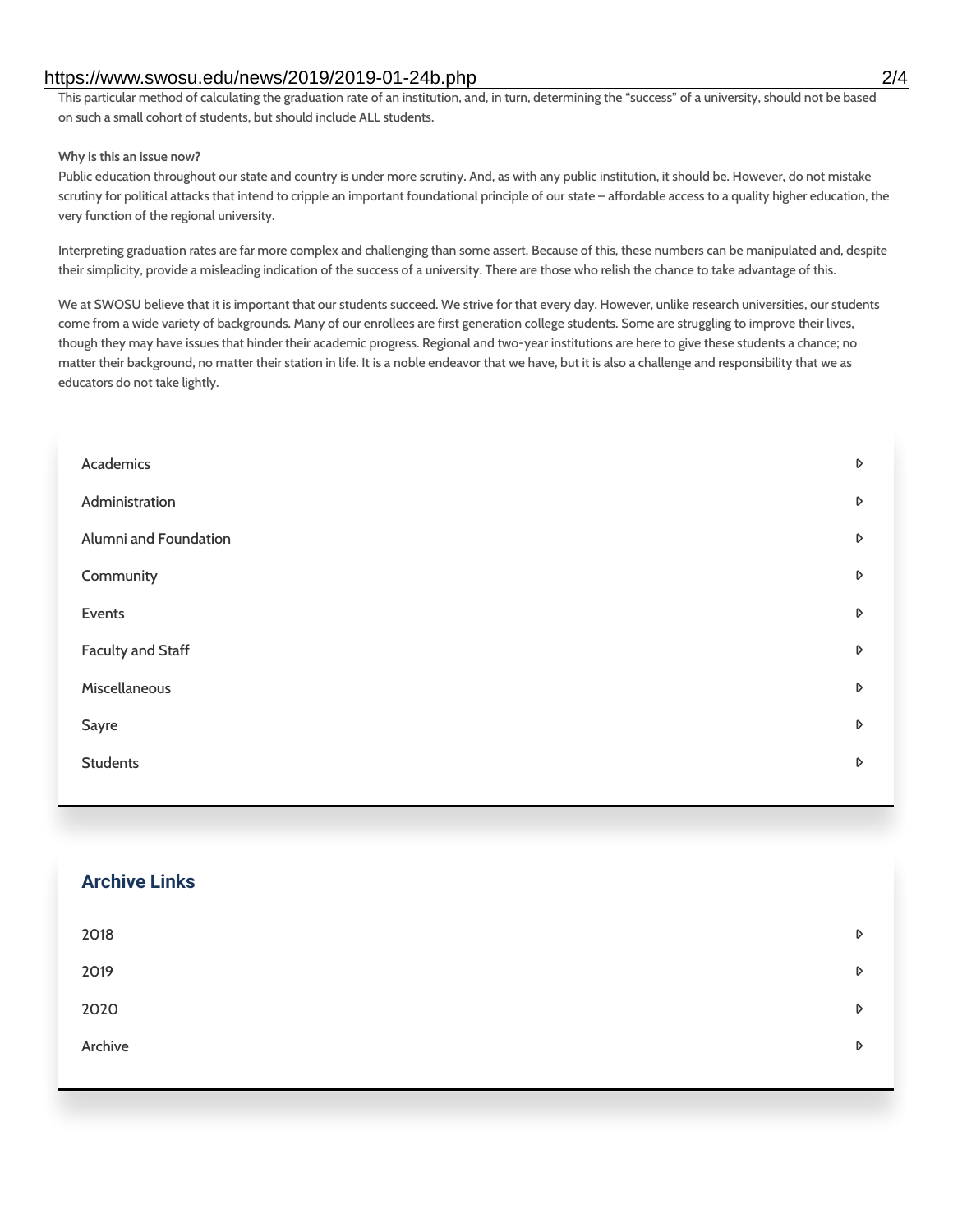#### Weatherford Campus

100 Campus Drive Weatherford, OK 73096

### Sayre Campus

409 E Mississippi Ave Sayre, OK 73662

### Connect to Us



Contact [Information](https://www.swosu.edu/about/contact.php)

[University/Facility](https://www.swosu.edu/about/operating-hours.php) Hours

[Campus](https://map.concept3d.com/?id=768#!ct/10964,10214,10213,10212,10205,10204,10203,10202,10136,10129,10128,0,31226,10130,10201,10641,0) Map

Give to [SWOSU](https://standingfirmly.com/donate)

Shop [SWOSU](https://shopswosu.merchorders.com/)



**[Directory](https://www.swosu.edu/directory/index.php)** 

[Calendar](https://eventpublisher.dudesolutions.com/swosu/)

[Apply](https://www.swosu.edu/admissions/apply-to-swosu.php)

[GoSWOSU](https://qlsso.quicklaunchsso.com/home/1267)

[Jobs@SWOSU](https://swosu.csod.com/ux/ats/careersite/1/home?c=swosu)